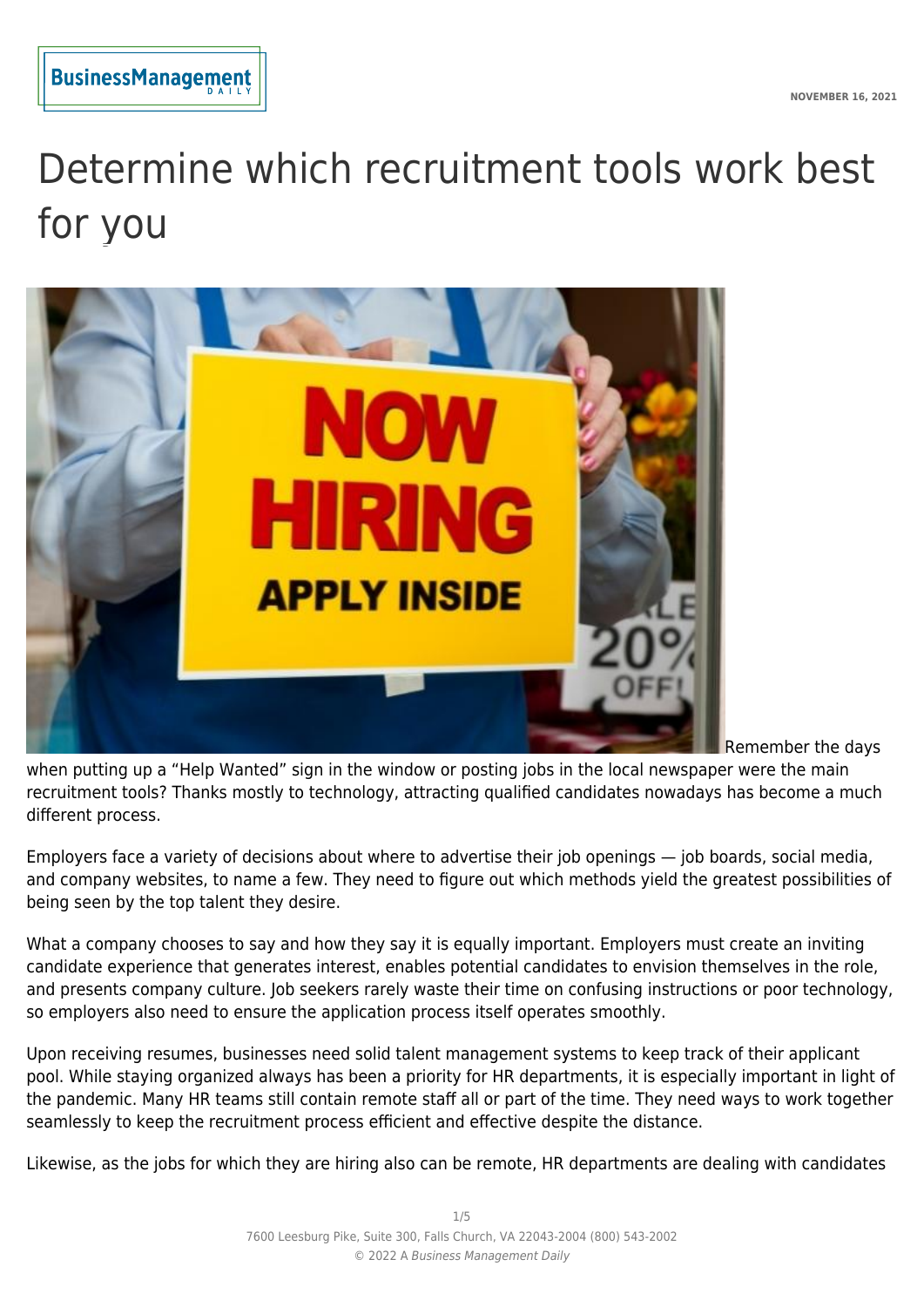from a wider geographical region. HR professionals must watch time zones and figure out the logistics of virtual or on-site interviews. And remember, recruitment is only one of the activities going on in HR. From onboarding and legal compliance to safety measures and employee mental health, most HR departments are incredibly busy.

The challenge for an organization becomes deciding which recruitment tools best suit its goals and budget. To help in this process, here's a look at some common options.

# **Job postings**

Job ads do two things. First, they alert potential candidates to an open position, what that role involves, and what qualifications the employer desires. Second, job listings inspire readers to apply. While this may sound rather straightforward, modern recruitment marketing is far from simple. Employers need to stand out in the crowded job marketplace.

To even be found by job seekers, job descriptions need to include Search Engine Optimization (SEO)-friendly terms. These are words, phrases, or job titles targeted job applicants typically type in when conducting their job search.

Then, successful job ads paint a welcoming picture of what the open position involves and what qualifications are essential for new hires to possess. They talk about company culture so that readers know why this is a great place to work and get excited about the contributions they can make. Job listings also frequently tout "what's in it for the candidate" — salary range, benefits, and desirable perks.

While HR professionals may write such job postings themselves, technological recruitment tools exist to aid the process. Artificial intelligence (AI)-driven writing tools such as Boost Linguistics can assist in producing engaging content, strengthening verb choice, and removing business jargon that confuses or alienates readers. Concerned about diversity hiring? Employ software such as Textio that reduces unconscious bias and analyzes language for its impact on women and minorities.

#### **Job boards and job aggregators**

Once you have created a well-written job description, the question becomes where to place it. Employers frequently opt for one or more online job boards. Job boards vary considerably in size and scope. Major ones such as CareerBuilder cover a wealth of industries and reach a huge audience. Others are tailored to a particular niche. FlexJobs, for instance, attracts job seekers looking for remote employment, alternate hours, freelance work, and other flexible opportunities. K12JobSpot focuses on employment in the education sector.

Functioning in a manner very similar to job boards are job aggregators. These are websites such as Indeed and SimplyHired. They operate as job search engines — aggregating listings from thousands of job boards, career sites, and staffing agencies — as well as posting directly from individual employers.

Costs associated with job boards and job aggregators vary considerably. A job board operated by a local chamber of commerce, for instance, may allow members to put up job ads for free. Larger job boards sometimes offer a limited number of job postings at no cost but then charge a fee beyond that point. Employers who hire frequently may opt for package deals that set a base price for services. Prices also differ based on factors such as priority placement of your job ad and how long it runs.

## **Company website**

Job seekers often do more online than scour job boards. Those already aware of your company may look directly at your organization's website. Reward their interest with a solid "career" section. What is it like to work there?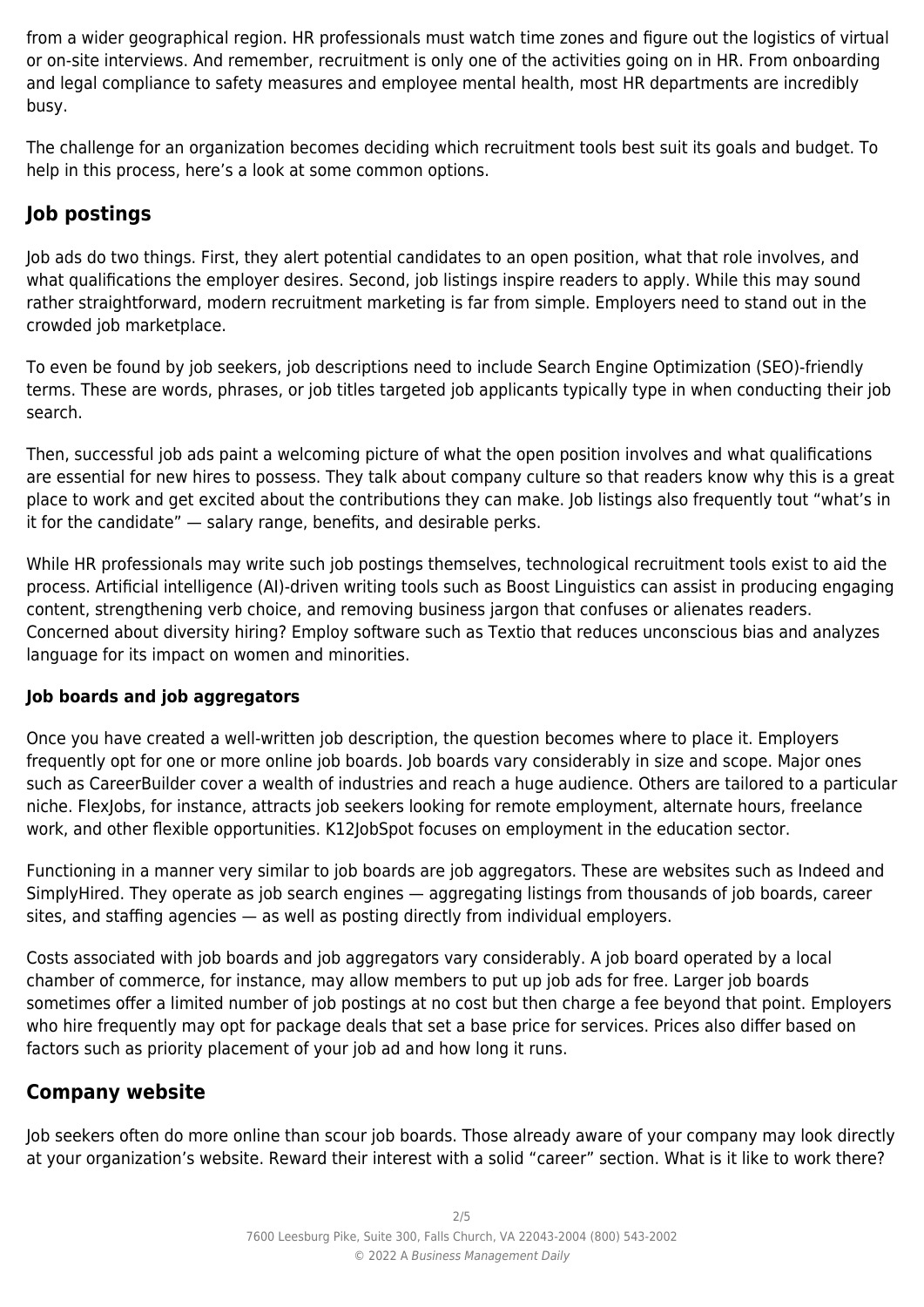What is your mission? What perks do employees enjoy? What is unique about your company culture? What are the current job openings, and how does one apply?

You may even want to provide a recruitment chatbot, a software application that mimics human conversational abilities. Potential candidates value the ability to ask questions and get real-time answers, and you benefit from a great way to collect info and screen individuals showing interest.



**Social media**

Social recruiting has become a popular method to engage both active and passive candidates. Employers use social media platforms such as LinkedIn, Facebook, and Twitter for multiple purposes. Sometimes, methods are direct, such as posting job ads. Other efforts build connections over time through posting interesting content and developing a favorable perception of the employer brand. In addition to official company channels, leaders may choose to turn to their own social network of acquaintances and groups to make them aware of career opportunities.

Both HR departments and marketing teams often get involved in a company's social recruiting efforts. They may strategize about sourcing and engaging potential candidates. To improve results and track social listening, they may turn to social recruiting management tools such as Agorapulse or Sprout Social.

# **Applicant tracking system**

An effective applicant tracking system (ATS) can be a busy HR department's best friend by improving metrics such as time, cost, and candidate quality. Instead of looking at every resume received, an HR professional can use this recruiting software to bring the most qualified candidates to the forefront. Set keywords and predetermined criteria to have the ATS screen candidate resumes for the background, experience, and skills you want most in a potential candidate for an open position. Your talent pool quickly becomes a ranked list suggesting where to direct your attention.

Applicant tracking systems also keep your hiring process organized and streamlined. Whether in the office or working from home, HR team members can check who has evaluated a potential candidate and if any actions have been taken. Such ability has taken on added significance in recent months as many HR departments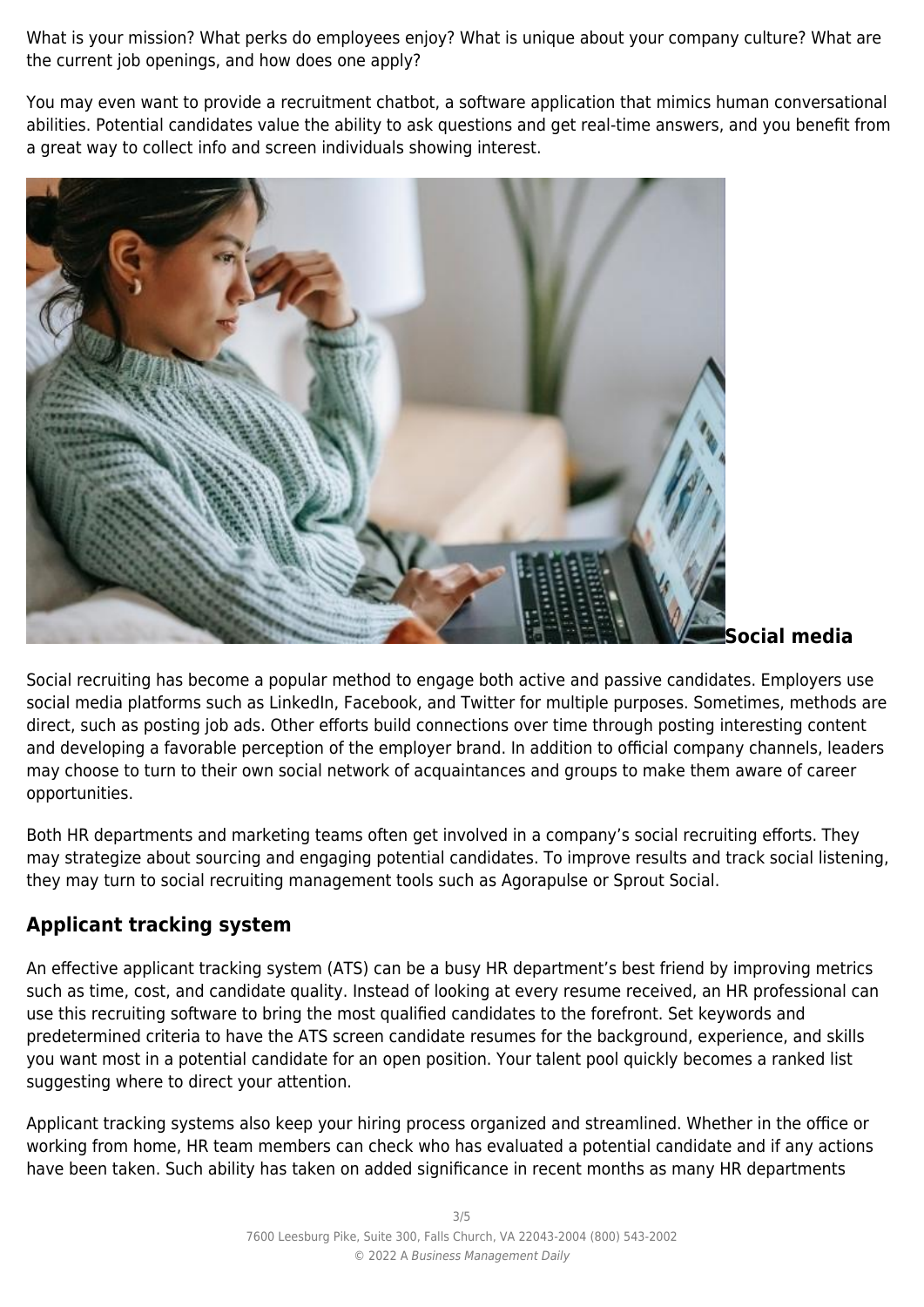operate on hybrid arrangements with both remote and on-site staff.

An ATS also can improve the candidate experience through actions such as an immediate email notification that the resume was received and what steps happen next. When a hiring manager wants to schedule an interview, she can input dates and times available into the applicant tracking system. The ATS sends an email message with the interview request and allows the job applicant to claim a spot from what is available.

Material collected by an ATS remains useful after a company fills an open position. When other job openings occur, the applicant tracking system has a database of potential candidates who exhibited enough interest in your company to complete an application. While the organization ultimately may decide to run new job ads, it first can screen candidates already on file using new criteria tailored to the openings at hand. Qualified candidates may be right at your fingertips.

While any size company may use an ATS, companies that hire regularly and receive a large number of applications especially benefit from this recruitment tool. HR departments can obtain some basic ATS software for free. Obtaining greater capabilities, though, requires purchasing recruiting software and service plans. A few of the most popular companies for applicant tracking systems are Breezy HR, Jobvite, and Workable.

## **CRM**

The technology known as CRM (Candidate Recruitment Management) focuses on talent pipeline development and oftentimes gets bundled with an ATS. The CRM system keeps track of active candidates, passive candidates, former candidates, independent contractors who've worked for the company, job fair attendees, and anyone else who might make a great hire at some point. Nurturing relationships with them through personalized marketing provides quality leads when job openings arise, potentially filling positions quickly and with less effort. A CRM also can provide a wealth of information, such as identifying where you lose talent, analyzing the diversity of your talent pool, and rating the performance of your different sourcing channels.

## **Employee referrals**

Effective recruitment tools need not always involve technology! Happy workers make great brand ambassadors, so enlist the help of your team in the recruitment process. Encourage them to talk about the company and its job openings with people in their network or get the word out via their personal social media accounts.

Potential benefits of employee referrals include:

- Better quality candidates since people generally do not want to recommend someone who reflects poorly on them.
- Greater chance of reaching passive candidates who aren't actively looking to change jobs but might be intrigued by what they hear from a friend or acquaintance.
- Candidates arriving for interviews with a greater understanding of company culture because they've likely asked the person who recommended them many questions about what it's like to work there.

To spur your staff to generate employee referrals, consider offering a monetary award or other incentive. Be certain to lay out the conditions in detail to avoid misunderstandings and hard feelings. For instance, does someone receive a reward if his suggested job applicant goes through the interview process but declines the job or only if that person joins the company?